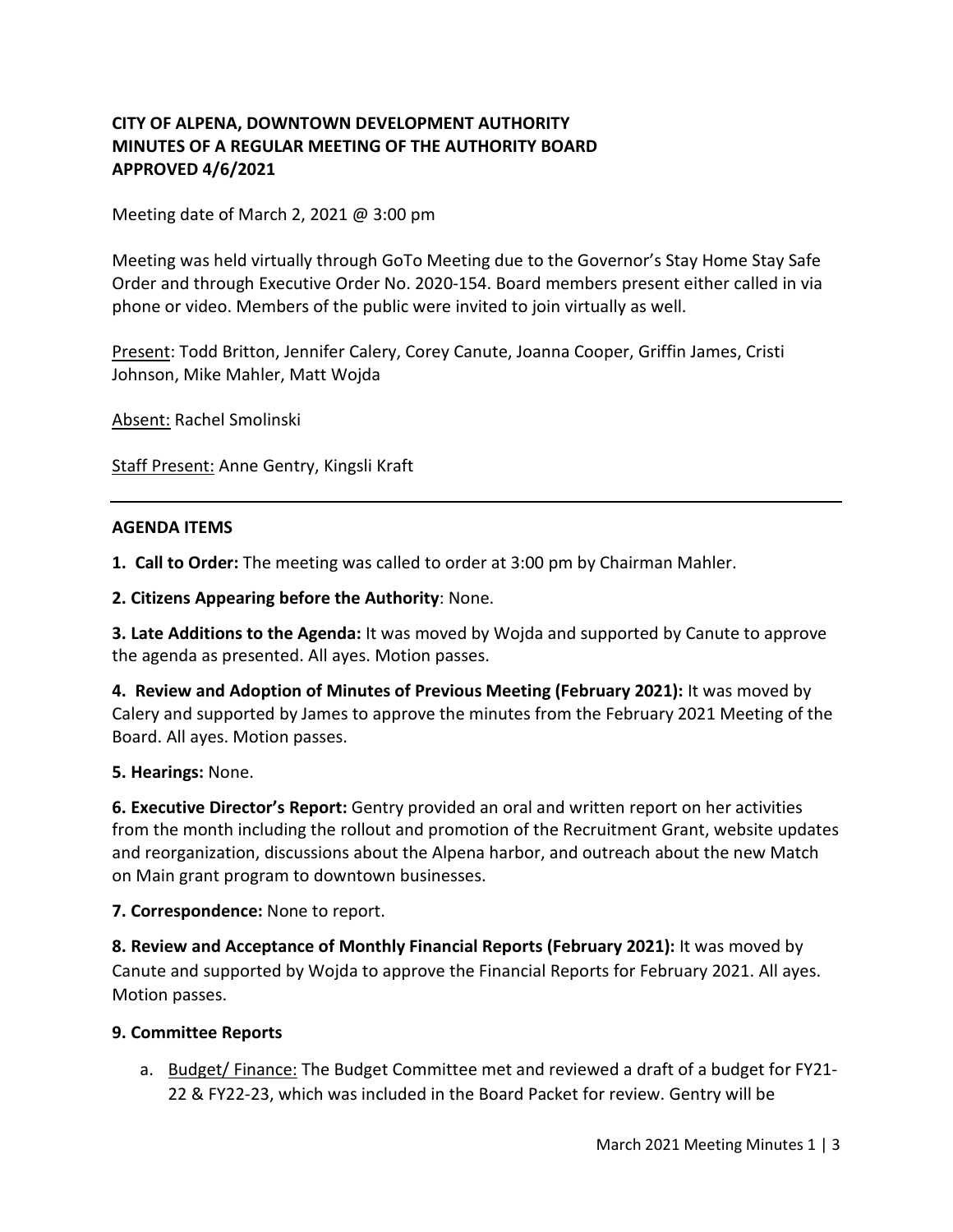meeting with City Clerk Anna Soik & Rich Sullenger to review the budget as prepared. The DDA Board will review the updated budget at our April meeting.

- b. Education & Promotion: Gentry gave an update on the Virtual Shopping event held February 25, this year's Fresh Waves project, and seeking sponsors for upcoming events in 2021, such as Restaurant Week.
- c. Design & Beautification: Gentry gave an update on bike racks and Pocket Park maintenance. The committee will be reviewing the Façade Grant packet at its next meeting to recommend any changes or updates.
- d. Economic Development: Mahler gave an update. The committee met and discussed the program rollout and interest so far in the Retail Recruitment Grant, the marketing piece that Kingsli designed for businesses looking to relocate or grow in downtown, and the upcoming grant program through the MEDC, Match on Main.
- e. Parking: Did not meet this month.
- f. Boundary Expansion: Wojda gave an update; the committee met over the last month to discuss next steps. He shared that the boundaries can be expanded without revisiting our current boundaries. Gentry will be reaching out to Beckett & Raeder to discuss the process and estimate what the revenues may be from such an expansion.

## **10. Report from the City of Alpena:** No report was given.

## **11. Unfinished Business:** None.

# **12. New Business:**

• Match on Main Grant Application. Gentry reported on the Match on Main grant program that the DDA is able to apply for on behalf of up to two downtown businesses. Information about the grant program was sent via email to all downtown businesses and property owners; anyone who had a project that fit the parameters or wanted to learn more were instructed to let Gentry know. Business/property owners that had projects that fit the parameters were then sent the Project Worksheet forms, including contractor estimates and photos, to complete and send back to Gentry by Monday, March 1. Gentry received three worksheets that were sent to the Board for review: Family Enterprise, Inc., Red Brick Tap & Barrel LLC, and Rusty Petunias Marketplace LLC.

Before discussion or deliberation on the applications began, Wojda shared that any Board Members who may have any personal or financial interest, gain or loss in any of the applications must abstain from any deliberation or vote on the subject.

- Britton stated he had prepared cost estimates for an applicant and abstained from deliberation and vote.
- Canute stated he was one of the business owners and applicants and abstained from deliberation and vote.